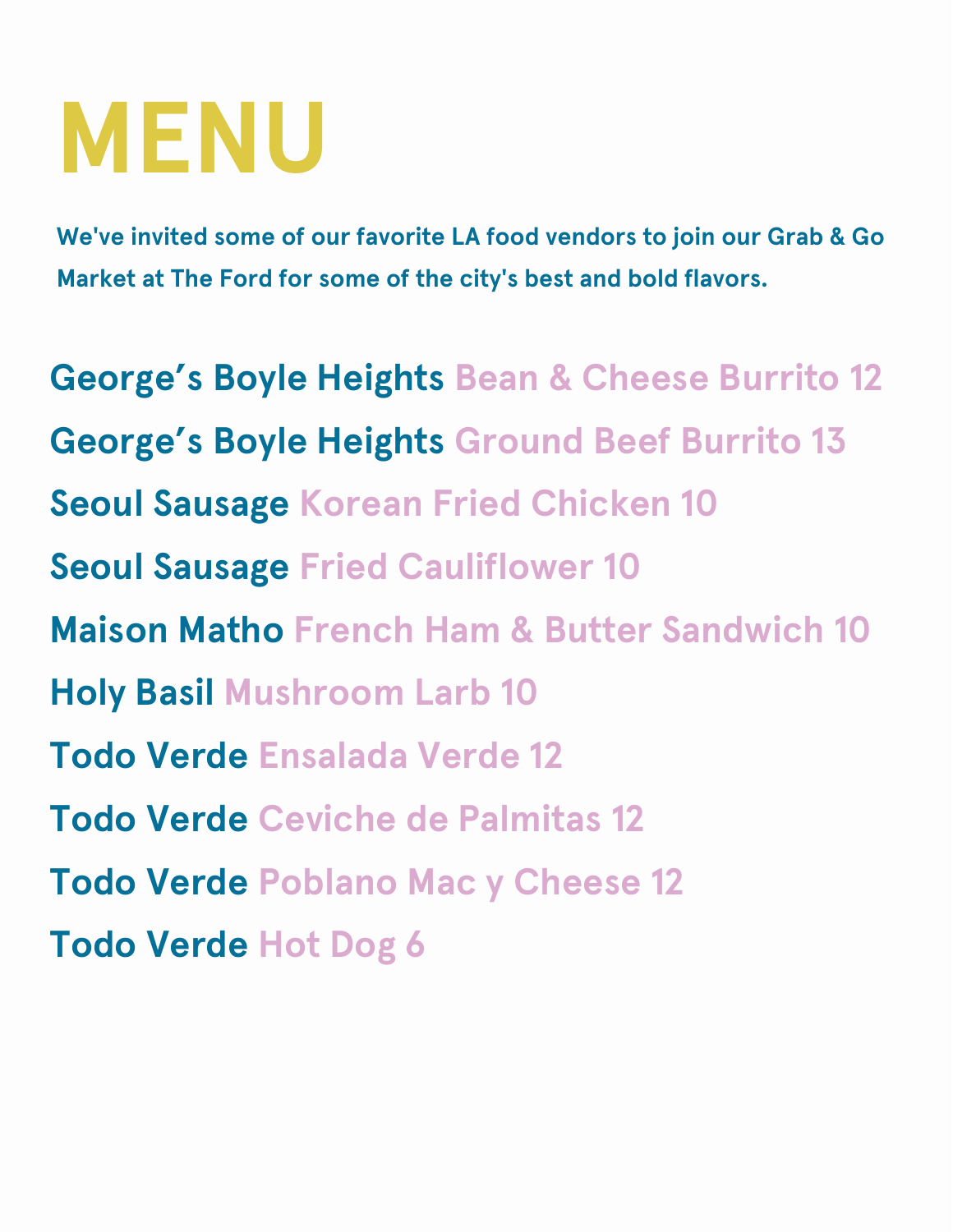## **SNACKS**

**Cheese Box Brie, Crackers, Grapes 12 Madame Shugah Foxy Brownie Chocolate Chip 7 Madame Shugah Paletas 6 Coolhaus Dairy Free Ice Cream 7 Brave Robot Dairy Free Ice Cream 7 Siete Chips Grain Free Tortilla Chips 6 Kettle Heroes Popcorn 9 Love Corn Corn Snacks 7 Bijoux Macarons Macaron 6pc Box 12 Smart Sweets Candy 6 Popcorners Snacks 5**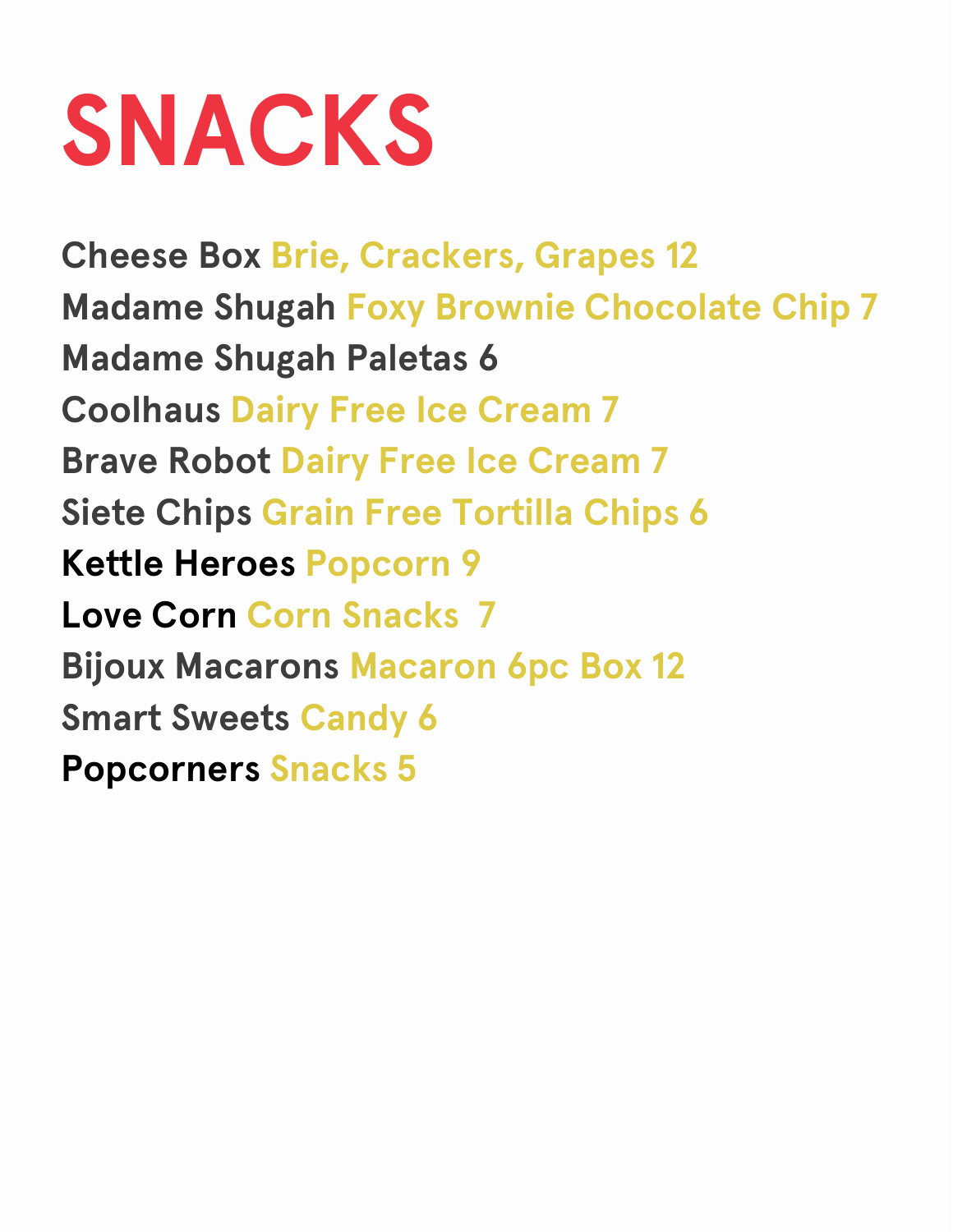# **DRINKS**

**Post Era Coffee Cafe de Olla Cold Brew 7.25 Post Era OG Cold Brew 6 Kevita Kombucha 5.25 Holy Basil Joy's Thai Tea w/ Oat Milk 6 Holy Basil Hibiscus Agave Meyernade 5 Holy Basil Strawberry Matcha 6 Proud Source Sparkling Water 4 Aqua Equity Still Water 4**



**Natural wine available by the glass and bottle.**

**Because of the nature of small batch natural wine production, our menu is subject to constant changes. Daily menus available at the marketplace.**